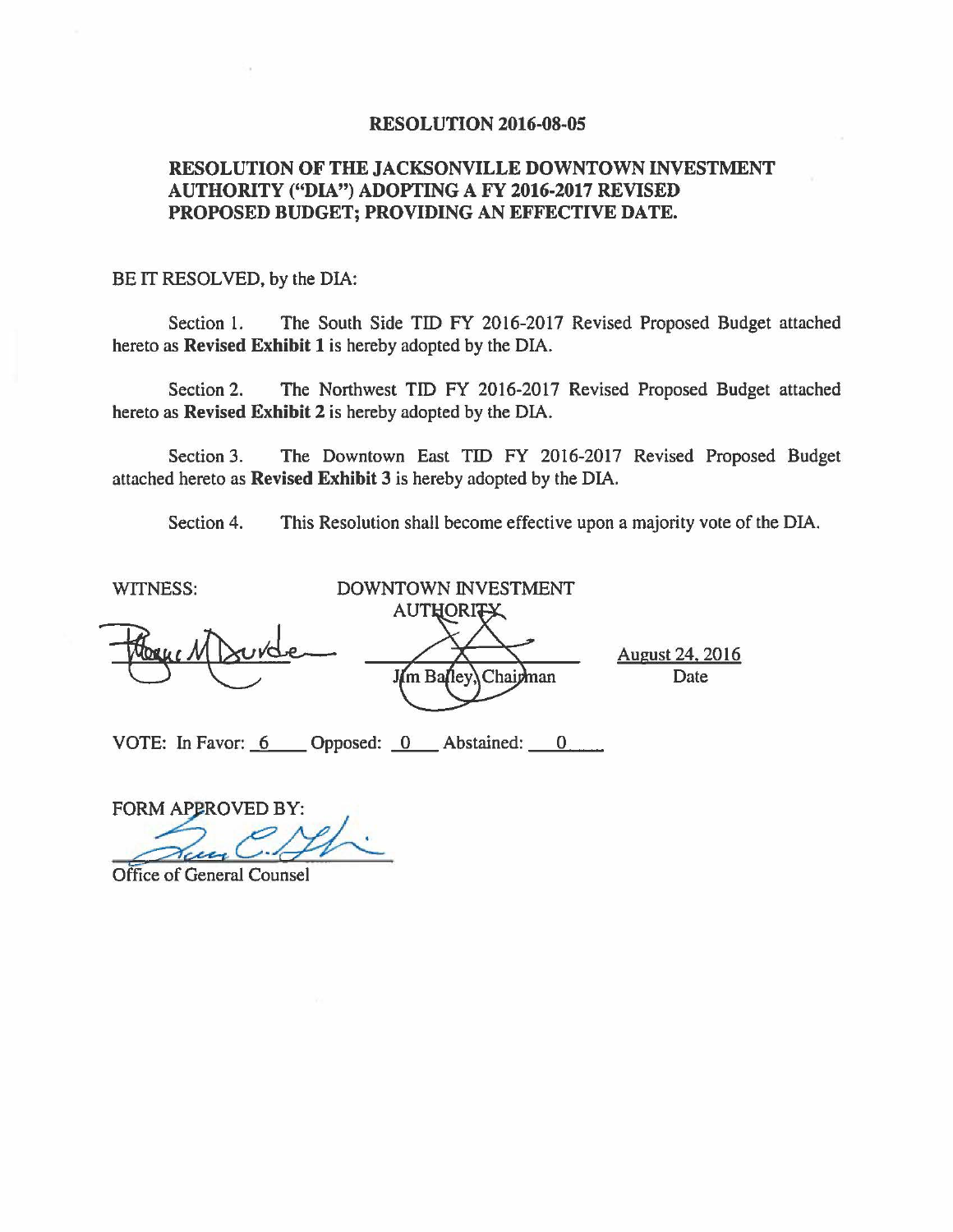#### **KEVISED** Exhibit 1 of Resolution 2016-08-05

 $\mathcal{C}(\mathcal{G})$ 

| <b>South Side TID</b>     | (SF 182)                                                                  | <b>FY17 Proposed</b> | FY17 Revised<br><b>Proposed</b> |
|---------------------------|---------------------------------------------------------------------------|----------------------|---------------------------------|
| <b>Revenue</b>            |                                                                           |                      |                                 |
|                           | <b>Ad Valorem Taxes</b>                                                   | 3,605,722            | 3,605,722                       |
|                           | <b>Transfers from Fund Balance</b>                                        | 1,991,529            |                                 |
| <b>Total Revenues</b>     |                                                                           | 5,597,251            | 3,605,722                       |
| <b>Expenditures</b>       |                                                                           |                      |                                 |
|                           | <b>Professional Services</b>                                              | 550,000              | 550,000                         |
|                           |                                                                           |                      |                                 |
|                           | <b>Expenditures in Accordance with Plan</b><br>(see below for details)    | 1,443,000            | 2,466,922                       |
|                           | <b>Pennisula REV Grant</b>                                                | 675,000              | 675,000                         |
|                           | <b>Strand Rev Grant</b>                                                   | 375,000              | 375,000                         |
|                           | San Marco Place REV Grant                                                 | 185,000              | 185,000                         |
|                           | <b>Sunguard REV Grant</b>                                                 | 8,000                | 2,300                           |
|                           | <b>Ernst &amp; Young Parking Incentive</b>                                | 200,000              | 200,000                         |
|                           | <b>JEA SSGS Public Infrastructure Improvements</b>                        |                      | 779,622                         |
|                           | Southbank Retail Enhancement Program                                      |                      | 250,000                         |
|                           | Debt Service (see below of details)                                       | 178,004              | 178,004                         |
|                           | <b>Interest - Strand Bonds</b>                                            | 178,004              | 178,004                         |
|                           | <b>Principal - Strand Bonds</b>                                           | $\Omega$             | $\Omega$                        |
|                           | Interfund Transfer (see below for details)                                | 3,385,925            | 410,796                         |
|                           | To General Fund - GSD (011) - Admin                                       | 360,572              | 360,572                         |
|                           | To General Fund - GSD (011)                                               | 1,991,529            | $\mathbf{0}$                    |
|                           | To TIF Capital Fund (32U) - Riverplace Rd: Museum Circle to Prudential Dr | 233,824              | $\mathbf 0$                     |
|                           | To TIF Capital Fund (32U) - Southbank Parking                             | 550,000              | 50,224                          |
|                           | To Downtown Dev Fund (75B) - Southbank Retail Enhancement Prg             | 250,000              | $\Omega$                        |
|                           | <b>Cash Carryover</b>                                                     | 40,322               | $\overline{\mathbf{0}}$         |
| <b>Total Expenditures</b> |                                                                           | 5,597,251            | 3,605,722                       |

 $\alpha$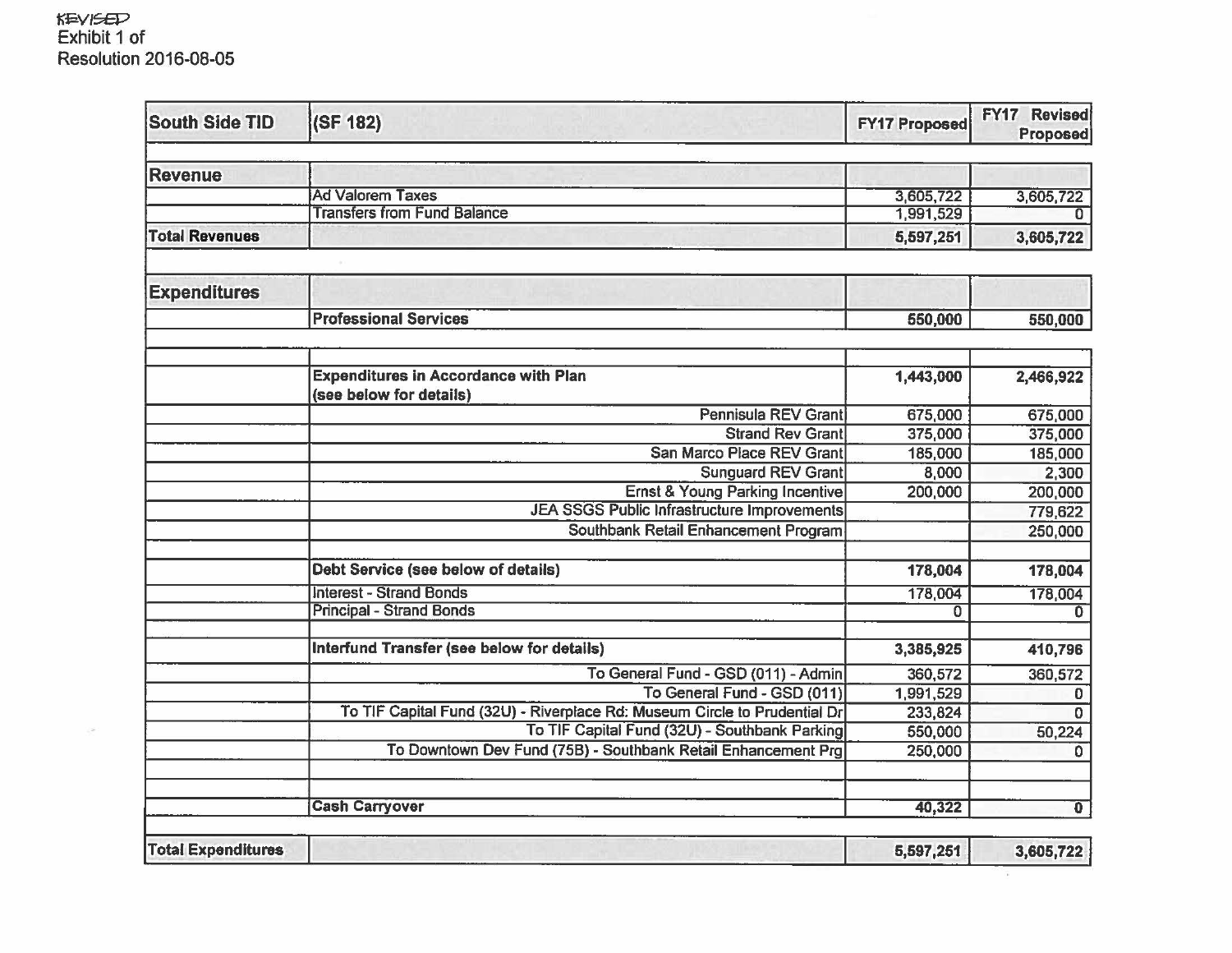## }(E\l\SED Exhibit 2 of Resolution 2016-08-05

| <b>North West TID</b>     | (SF 183)                                                               | <b>FY17 Proposed</b> | <b>FY17 Revised</b><br><b>Proposed</b> |
|---------------------------|------------------------------------------------------------------------|----------------------|----------------------------------------|
| <b>Revenue</b>            |                                                                        |                      |                                        |
|                           |                                                                        |                      |                                        |
|                           | <b>Ad Valorem Taxes</b>                                                | 4,752,708            | 4,752,708                              |
|                           | <b>Transfers from Fund Balance</b>                                     | 2,699,229            | $\Omega$                               |
| <b>Total Revenues</b>     |                                                                        | 7,451,937            | 4,752,708                              |
| <b>Expenditures</b>       | MO THOM I STEEL                                                        |                      |                                        |
|                           | <b>Expenditures in Accordance with Plan</b><br>(see below for details) | 2,877,495            | 2,596,489                              |
|                           | MPS Urban Core Garage (Courthouse)                                     | 1,912,995            | 1,912,995                              |
|                           | JTA /Fidelity Parking Lease                                            | 14,500               | 13,494                                 |
|                           | Hall Mark REV Grant (220 Riverside)                                    | 200,000              | 364,000                                |
|                           | Pope & Land REV Grant (Brooklyn Riverside Apts.)                       | 750,000              | 306,000                                |
|                           | Interfund Transfer (see below for details)                             | 4,574,442            | 2,156,219                              |
|                           | To General Fund - GSD (011)                                            | 2,699,229            | $\Omega$                               |
|                           | To Downtown East TID (SF 181)                                          | 1,875,213            | 2,156,219                              |
| <b>Total Expenditures</b> |                                                                        | 7,451,937            | 4,752,708                              |